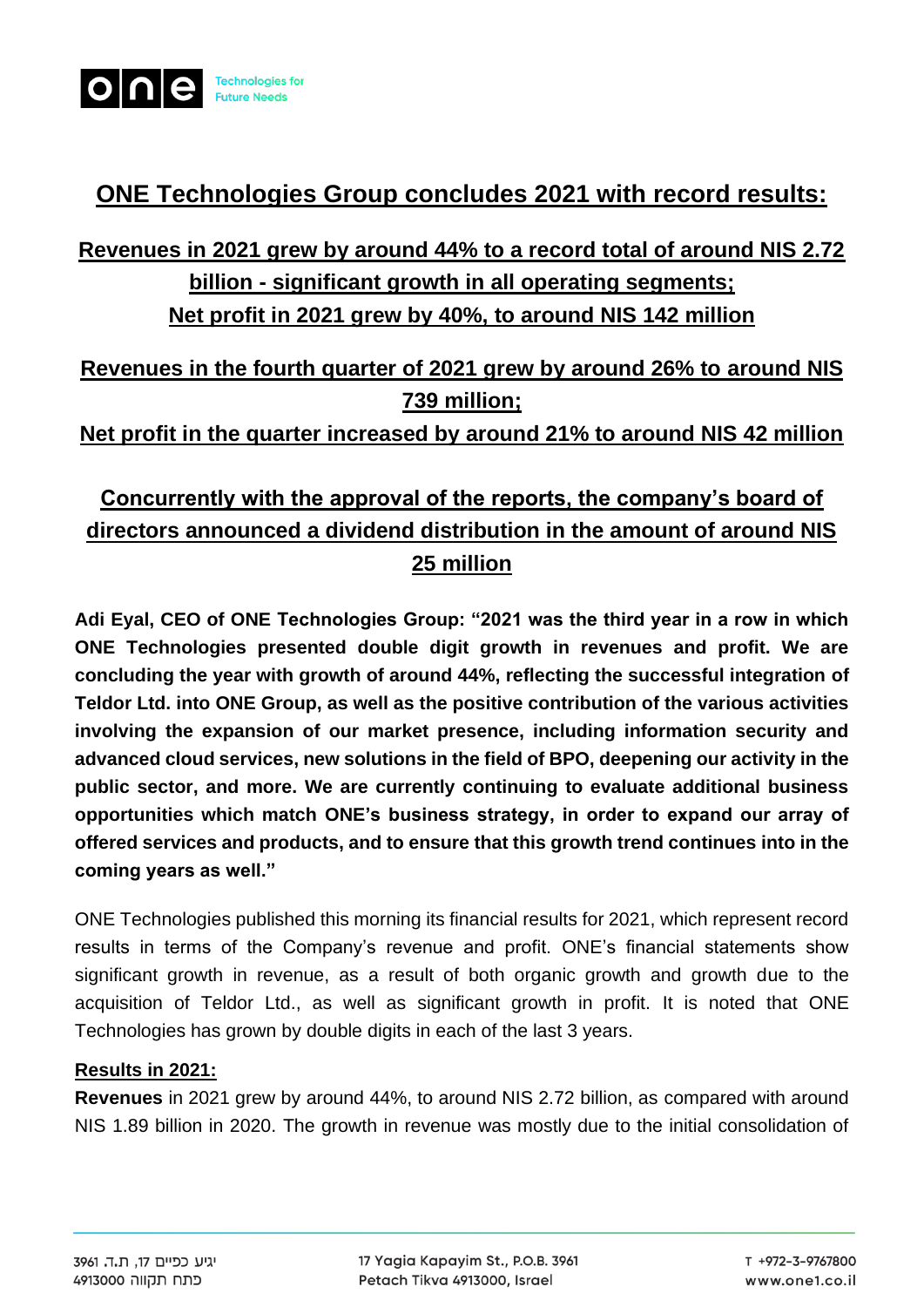

the results of Teldor Ltd., the acquisition of which was completed in February 2021, as well as organic growth in the Company's operating segments.

**Gross profit** in 2021 increased by around 40%, to around NIS 442 million, as compared with around NIS 317 million in 2020.

**Operating profit** in 2021 increased by around 38%, to around NIS 200 million, as compared with around NIS 145 million in 2020. The increase in operating profit was due to the growth of activity in the scopes of activity, and to the initial consolidation of Teldor Ltd.

**EBITDA** in 2021 increased by around 51%, to around NIS 311 million, as compared with around NIS 206 million in 2020.

**Net profit** in 2021 increased by around 40%, to around NIS 142 million (around NIS 131 million attributable to majority shareholders), as compared with around NIS 101 million (around NIS 94 million attributable to majority shareholders) in 2020.

**Net cash flows from operating activities** in 2021 increased by around 14% to around NIS 287 million, as compared with around NIS 252 million in 2020, and were most positively affected by the aforementioned growth in profit.

#### **Results in the fourth quarter of 2021:**

**Revenues** in the quarter grew by around 26% to around NIS 739 million, as compared with around NIS 588 million in the corresponding quarter last year.

**Gross profit** in the quarter increased by around 30%, to around NIS 127 million, as compared with around NIS 97 million in the corresponding quarter last year.

**Operating profit** in the quarter increased by around 23% to around NIS 58 million, as compared with around NIS 47 million in the corresponding quarter last year.

**EBITDA** in the quarter increased by around 35%, to around NIS 87 million, as compared with around NIS 64 million in the corresponding quarter last year.

**Net profit** in the quarter grew by around 21% to around NIS 42 million (around NIS 38 million attributable to majority shareholders), as compared with around NIS 34 million (around NIS 32 million attributable to majority shareholders) in the corresponding quarter last year.

#### **Balance sheet figures from the end of 2021 and major events:**

**Total cash and cash equivalents** in the Company amounted to around NIS 302 million.